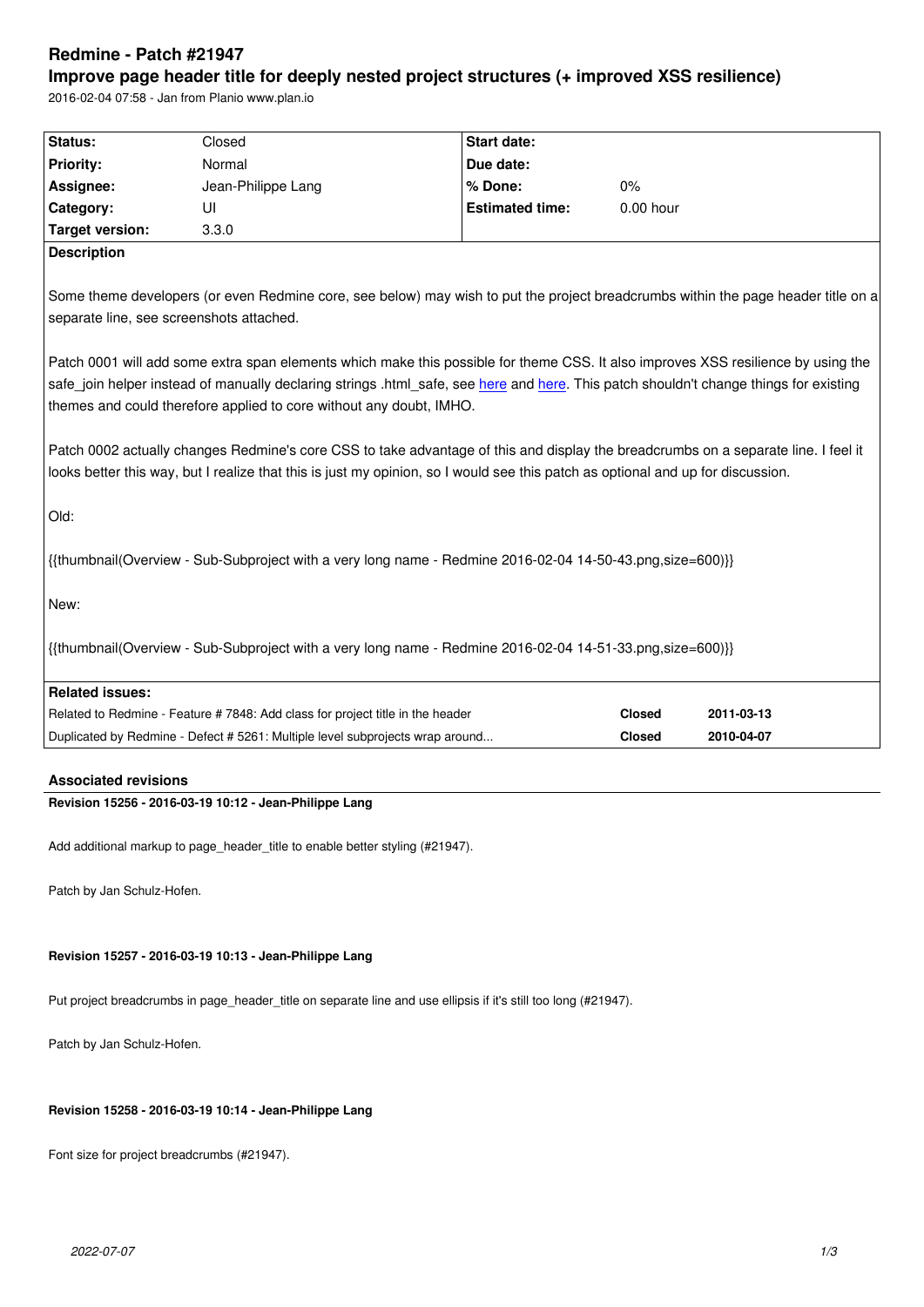### **History**

## **#1 - 2016-02-04 08:00 - Jan from Planio www.plan.io**

*- Description updated*

#### **#2 - 2016-02-04 08:08 - Jan from Planio www.plan.io**

*- Description updated*

#### **#3 - 2016-02-04 22:27 - Daniel Feliciano Branco**

I have the same problem on some of my projects, so a +1 from me.

#### **#4 - 2016-02-05 01:57 - Go MAEDA**

*- File screenshot-font-comparison.png added*

Great. I think this should be included in Redmine core.

But breadcrumbs in small and bold font are hard to read with non HDPI devices, especially when displaying CJK characters.

screenshot-font-comparison.png

I suggest changing the style to the following:

#header h1 .breadcrumbs { display:block; font-size: .6em; font-weight: normal; }

#### **#5 - 2016-02-12 05:30 - Go MAEDA**

*- Target version changed from Candidate for next minor release to 3.3.0*

Setting target version to 3.3.0.

## **#6 - 2016-02-12 05:40 - Jan from Planio www.plan.io**

Go MAEDA wrote:

*I suggest changing the style to the following:*

Sounds good to me! I must admit that I hadn't tested with CJK characters, but I agree that all texts should remain readable with all character sets, of course!

#### **#7 - 2016-03-19 10:15 - Jean-Philippe Lang**

- *Status changed from Needs feedback to Closed*
- *Assignee set to Jean-Philippe Lang*

Changes committed, thanks.